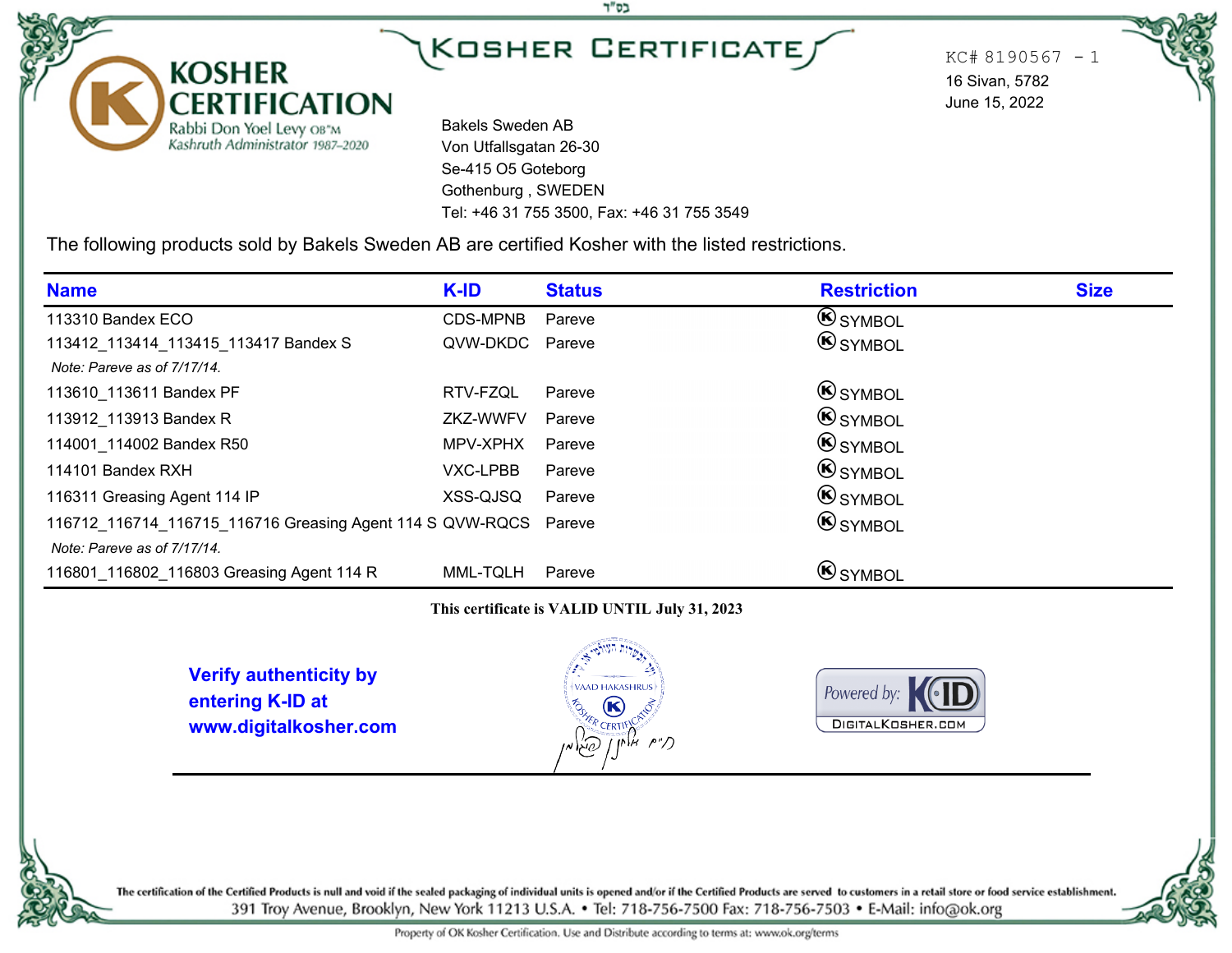בס"ד

 $KC# 8190567 - 2$ 16 Sivan, 5782 June 15, 2022

Bakels Sweden AB Von Utfallsgatan 26-30 Se-415 O5 Goteborg Gothenburg , SWEDEN Tel: +46 31 755 3500, Fax: +46 31 755 3549

The following products sold by Bakels Sweden AB are certified Kosher with the listed restrictions.

| <b>Name</b>                                          | K-ID            | <b>Status</b> | <b>Restriction</b> | <b>Size</b> |
|------------------------------------------------------|-----------------|---------------|--------------------|-------------|
| 210011 Aroplus Mono                                  | DNN-BKLF        | Pareve        | <b>SYMBOL</b>      |             |
| 216000 Aroflex                                       | LXB-NGSN        | Pareve        | <b>B</b> SYMBOL    |             |
| 222012 222014 Peco 50                                | MMT-JMQV        | Pareve        | <b>B</b> SYMBOL    |             |
| 222312 222313 Aroplus DCL                            | SDV-TTKQ        | Pareve        | <b>B</b> SYMBOL    |             |
| 222410 Aroplus DL                                    | SBS-KMLZ        | Pareve        | $\bigcirc$ symbol  |             |
| 222612 222613 Aroplus                                | <b>JWX-LNQT</b> | Pareve        | <b>B</b> SYMBOL    |             |
| 223215 223216 223222 Driv                            | QHN-PTVV        | Pareve        | <b>B</b> SYMBOL    |             |
| Note: Pareve as of 7/17/14.                          |                 |               |                    |             |
| 223312 223316 223317 223318 223319 BAKESOFT CZT-FKRW |                 | Pareve        | <b>SYMBOL</b>      |             |
| PF                                                   |                 |               |                    |             |
| 223711_223712 Aromatic 305 Ca                        | LXC-STTK        | Pareve        | <b>B</b> SYMBOL    |             |
| 224011 224012 224013 Coba                            | RLC-JFVW        | Pareve        | <b>B</b> SYMBOL    |             |
| 224201 COBA PF                                       | <b>TPV-GKNV</b> | Pareve        | <b>B</b> SYMBOL    |             |

**This certificate is VALID UNTIL July 31, 2023**

**Verify authenticity by entering K-ID at www.digitalkosher.com**

**KOSHER** 

**CERTIFICATION** 

Rabbi Don Yoel Levy OB"M<br>Kashruth Administrator 1987-2020



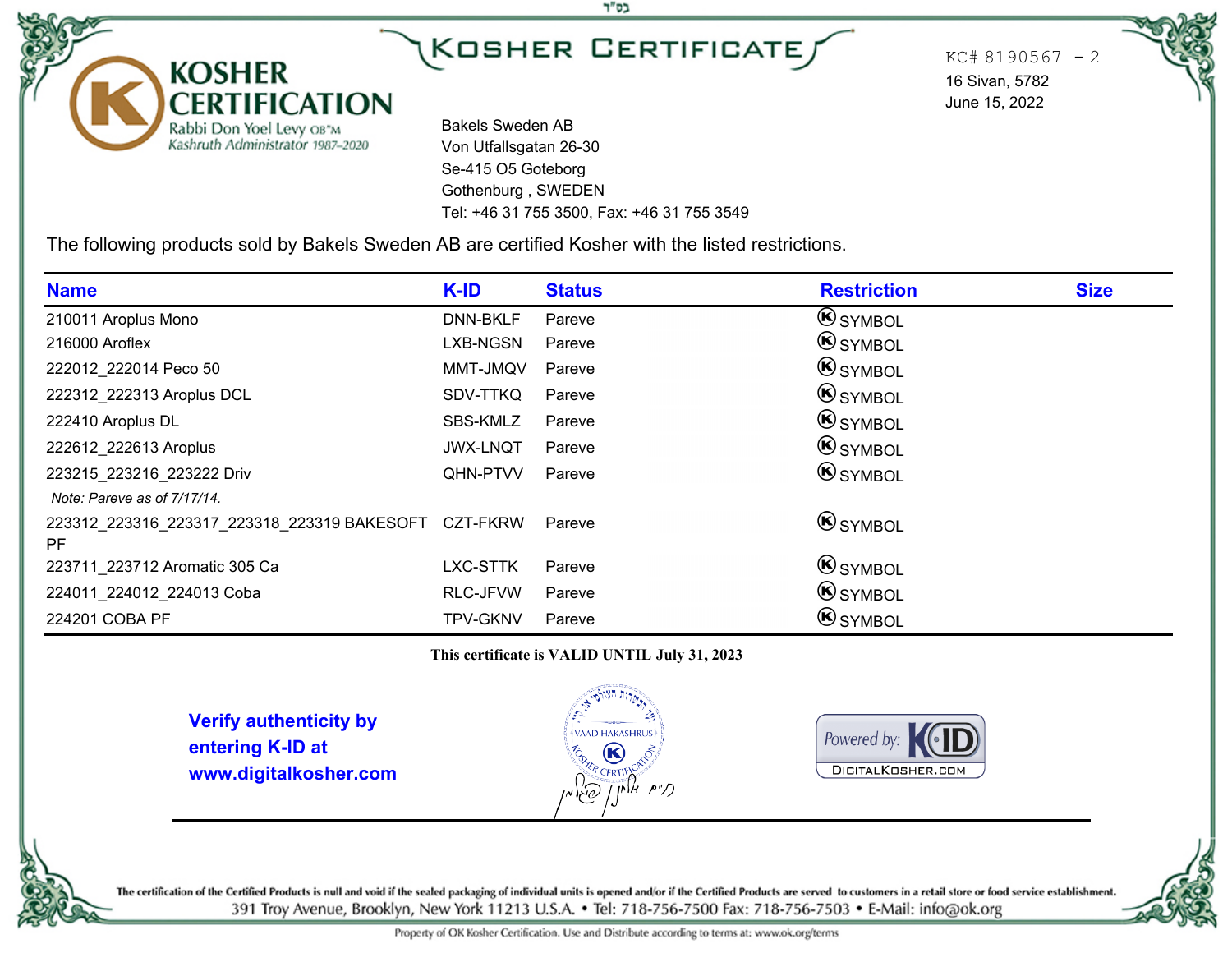בס"ד

 $KC# 8190567 - 3$ 16 Sivan, 5782 June 15, 2022

Bakels Sweden AB Von Utfallsgatan 26-30 Se-415 O5 Goteborg Gothenburg , SWEDEN Tel: +46 31 755 3500, Fax: +46 31 755 3549

The following products sold by Bakels Sweden AB are certified Kosher with the listed restrictions.

| <b>Name</b>                              | K-ID            | <b>Status</b> | <b>Restriction</b> | <b>Size</b> |
|------------------------------------------|-----------------|---------------|--------------------|-------------|
| 224301 Coba Orange                       | NND-MPBD        | Pareve        | <b>SYMBOL</b>      |             |
| 224711 Colco DC/ Pastello N              | DQV-QQPZ        | Pareve        | <b>SYMBOL</b>      |             |
| 225012 Jilk B                            | LDW-TLKQ        | Pareve        | <b>B</b> SYMBOL    |             |
| 225110 JILK PF UA                        | <b>TSR-WKTN</b> | Pareve        | <b>B</b> SYMBOL    |             |
| 2254xx Jilk/ Facil Cake                  | QGP-BXPX        | Pareve        | <b>B</b> SYMBOL    |             |
| Note: Pareve as of 7/17/14.              |                 |               |                    |             |
| 225511 225512 225517 Jilk PF/ OVALETT NP | NQD-VWQD Pareve |               | <b>SYMBOL</b>      |             |
| 2257xx Jilk 60                           | QGS-BLWH Pareve |               | <b>B</b> SYMBOL    |             |
| Note: Pareve as of 7/17/14.              |                 |               |                    |             |
| 226013 Cakegel                           | QGV-LFKG        | Pareve        | <b>B</b> SYMBOL    |             |
| Note: pareve as of 7/30/14               |                 |               |                    |             |

#### **This certificate is VALID UNTIL July 31, 2023**

**Verify authenticity by entering K-ID at www.digitalkosher.com**

**KOSHER** 

**CERTIFICATION** 

Rabbi Don Yoel Levy OB"M<br>Kashruth Administrator 1987-2020





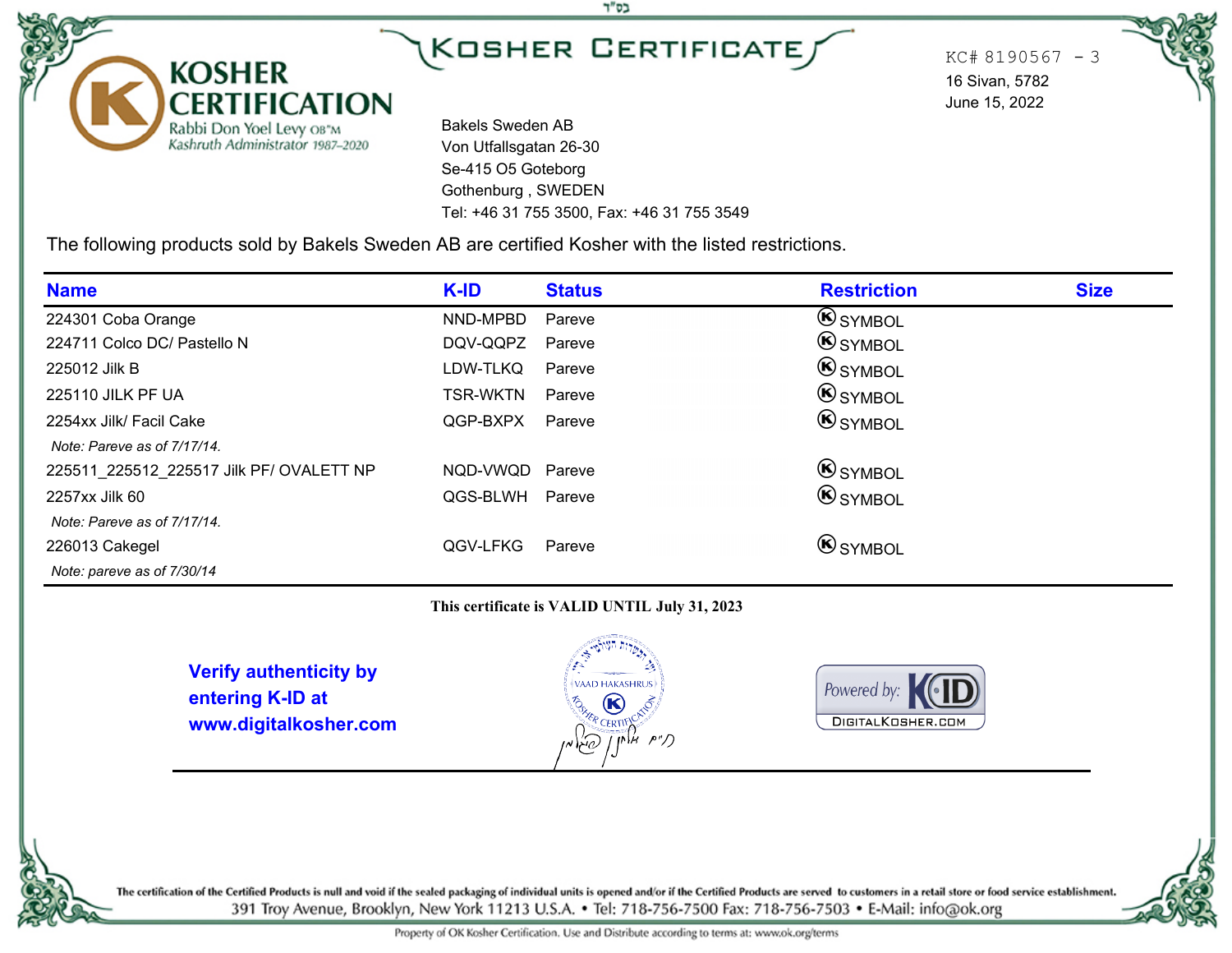בס"ד

 $KC# 8190567 - 4$ 16 Sivan, 5782 June 15, 2022

Bakels Sweden AB Von Utfallsgatan 26-30 Se-415 O5 Goteborg Gothenburg , SWEDEN Tel: +46 31 755 3500, Fax: +46 31 755 3549

The following products sold by Bakels Sweden AB are certified Kosher with the listed restrictions.

| <b>Name</b>                            | K-ID     | <b>Status</b> | <b>Restriction</b> | <b>Size</b> |
|----------------------------------------|----------|---------------|--------------------|-------------|
| 227912_227914 Super Jilk ME            | QHB-LKJB | Pareve        | <b>B</b> SYMBOL    |             |
| Note: Pareve as of 7/17/14.            |          |               |                    |             |
| 2282xx Colco/Jilk 80/Jilk Special      | OHB-TCPC | Pareve        | <b>B</b> SYMBOL    |             |
| Note: Pareve as of 7/17/14.            |          |               |                    |             |
| 228510 228511 Colco Swiss              | OHC-XKJJ | Pareve        | $\bigcirc$ symbol  |             |
| Note: Pareve as of 7/17/14.            |          |               |                    |             |
| 229200_229211_229212_229213 Colco Mono | QHF-NQZF | Pareve        | <b>B</b> SYMBOL    |             |
| Note: Pareve as of 7/17/14.            |          |               |                    |             |
| 229310 229311 Colco Mono PG            | QHV-LMZF | Pareve        | $\bigcirc$ symbol  |             |
| Note: Pareve as of 7/17/14.            |          |               |                    |             |

**This certificate is VALID UNTIL July 31, 2023**

**Verify authenticity by entering K-ID at www.digitalkosher.com**

**KOSHER** 

**CERTIFICATION** 

Rabbi Don Yoel Levy OB"M<br>Kashruth Administrator 1987-2020



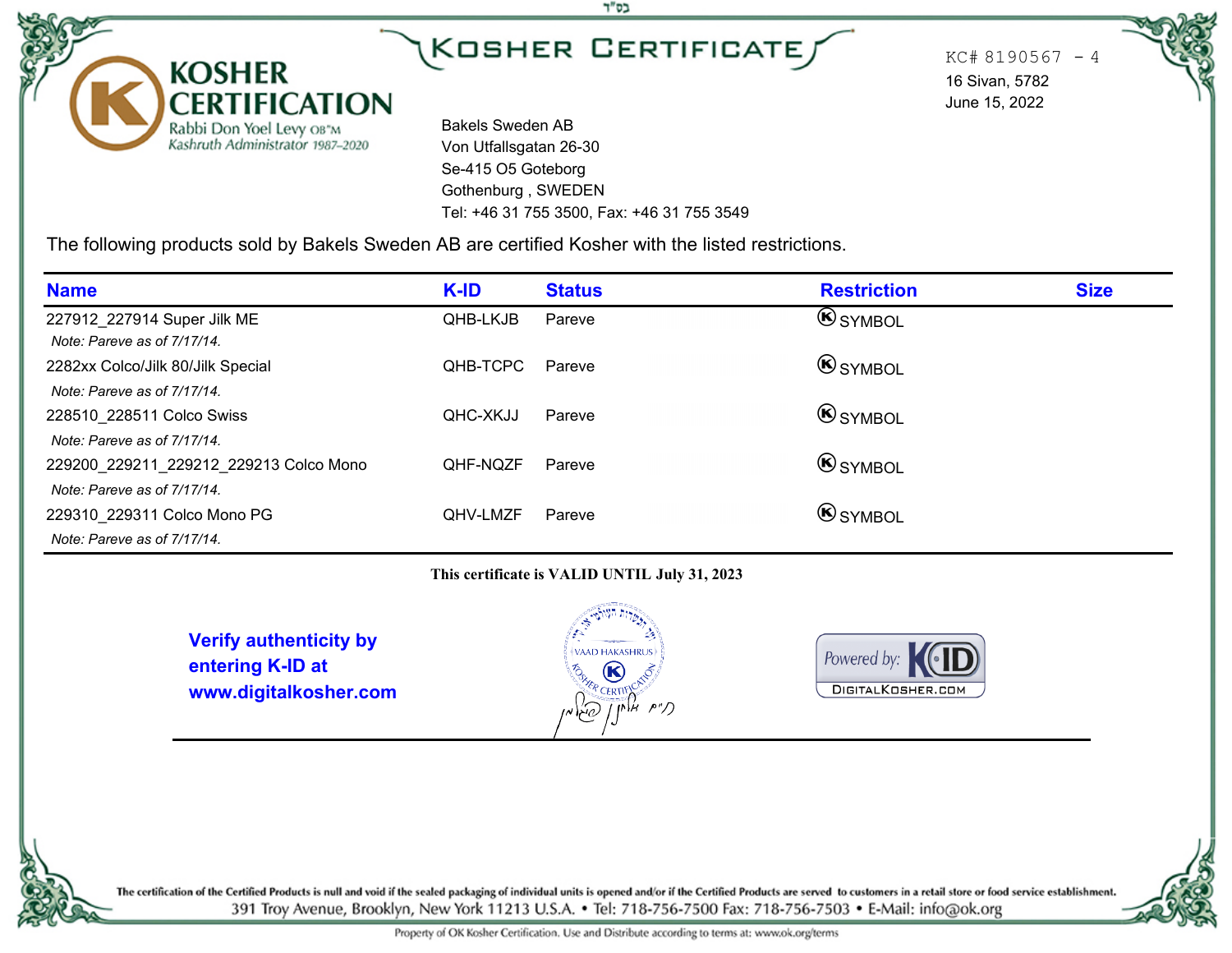בס"ד

 $KC# 8190567 - 5$ 16 Sivan, 5782 June 15, 2022

Bakels Sweden AB Von Utfallsgatan 26-30 Se-415 O5 Goteborg Gothenburg , SWEDEN Tel: +46 31 755 3500, Fax: +46 31 755 3549

The following products sold by Bakels Sweden AB are certified Kosher with the listed restrictions.

| <b>Name</b>                       | K-ID            | <b>Status</b> | <b>Restriction</b> | <b>Size</b> |
|-----------------------------------|-----------------|---------------|--------------------|-------------|
| 229410 Colco Mono US              | NBG-WKZZ        | Pareve        | <b>SYMBOL</b>      |             |
| 229613 229614 229615 Colco UA     | QHV-VRRN        | Pareve        | <b>SYMBOL</b>      |             |
| Note: Pareve as of 7/17/14.       |                 |               |                    |             |
| 273510 Konservering Till Driv     | PQD-RNMQ Pareve |               | <b>B</b> SYMBOL    |             |
| 295013_295015_295016 Arosoft Cake | QHW-WGLV Pareve |               | <b>B</b> SYMBOL    |             |
| Note: Pareve as of 7/17/14.       |                 |               |                    |             |
| 295101 Arosoft Cake US            | <b>FRS-SHCF</b> | Pareve        | $\bigcirc$ symbol  |             |
| 2960xx Dorothy                    | <b>QHZ-KFLZ</b> | Pareve        | <b>B</b> SYMBOL    |             |
| Note: Pareve as of 7/17/14.       |                 |               |                    |             |
| 296411 Dorothy Pump               | SCD-NBGT        | Pareve        | $\bigcirc$ symbol  |             |
| 296601 Dorothy US                 | XRH-CPZD        | Pareve        | <b>B</b> SYMBOL    |             |

**This certificate is VALID UNTIL July 31, 2023**

**Verify authenticity by entering K-ID at www.digitalkosher.com**

**KOSHER** 

**CERTIFICATION** 

Rabbi Don Yoel Levy OB"M<br>Kashruth Administrator 1987-2020





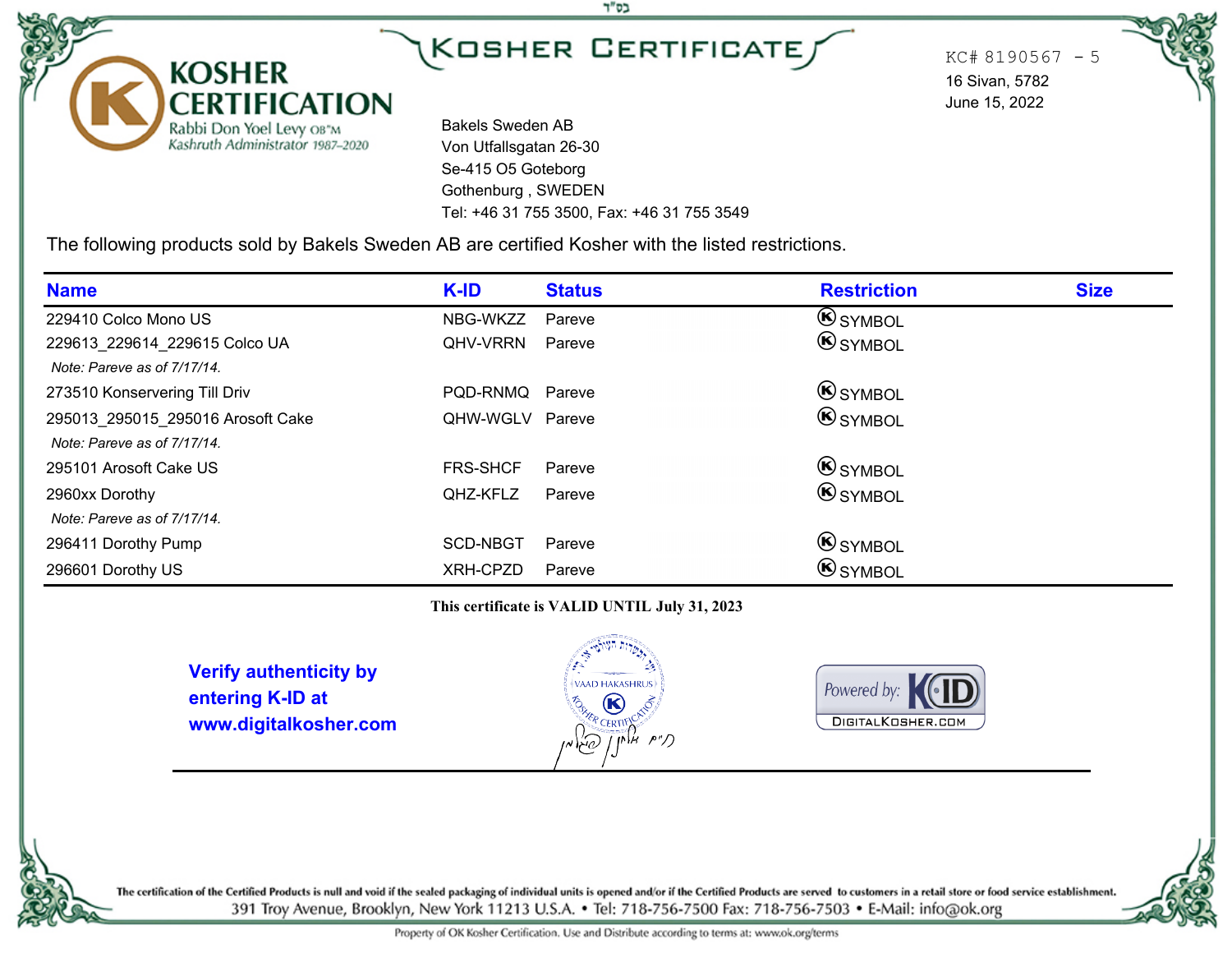בס"ד

 $KC# 8190567 - 6$ 16 Sivan, 5782 June 15, 2022

Bakels Sweden AB Von Utfallsgatan 26-30 Se-415 O5 Goteborg Gothenburg , SWEDEN Tel: +46 31 755 3500, Fax: +46 31 755 3549

The following products sold by Bakels Sweden AB are certified Kosher with the listed restrictions.

| <b>Name</b>                                | K-ID            | <b>Status</b> |         | <b>Restriction</b>                    | <b>Size</b> |
|--------------------------------------------|-----------------|---------------|---------|---------------------------------------|-------------|
| 320411_320411 GL 15                        | DMH-FPXD        | Pareve        |         | <b>SYMBOL</b>                         |             |
| 321310 321311 GL14                         | TBN-NZTM        | Pareve        |         | <b>B</b> SYMBOL                       |             |
| 321411 TK 20                               | QJD-HBHB        | Pareve        |         | <b>B</b> SYMBOL                       |             |
| Note: Pareve as of 7/17/14.                |                 |               |         |                                       |             |
| 322413_322415_322416 GL 24                 | QJH-QBSV        | Pareve        |         | <b>B</b> SYMBOL                       |             |
| Note: Pareve as of 7/17/14.                |                 |               |         |                                       |             |
| 322510 322511 GL 24 Special                | FLH-PFJC        | Pareve        |         | <b>B</b> SYMBOL                       |             |
| 322512 EGS 9157                            | <b>XXQ-NKPW</b> | Pareve        |         | $\bigcirc$ symbol                     |             |
| 322610 GL 26                               | JJZ-KTMJ        | Pareve        |         | $\bigcirc$ symbol                     |             |
| 520515 Non Temp Dark                       | <b>KLG-NMQL</b> | Dairy         | חלב סתם | $\mathbf{\Theta}_{\mathrm{D}}$ SYMBOL |             |
| 520611 520613 520615 Chockex Premium White | GBR-GTSC        | Dairy         | חלב סתם | $\bigcirc$ D SYMBOL                   |             |
| 520614 Non Temp White BEU                  | CTP-KKZM        | Dairy         | חלב סתם | <b>B</b> D SYMBOL                     |             |

**This certificate is VALID UNTIL July 31, 2023**

**Verify authenticity by entering K-ID at www.digitalkosher.com**

**KOSHER** 

**CERTIFICATION** 

Rabbi Don Yoel Levy OB"M<br>Kashruth Administrator 1987-2020



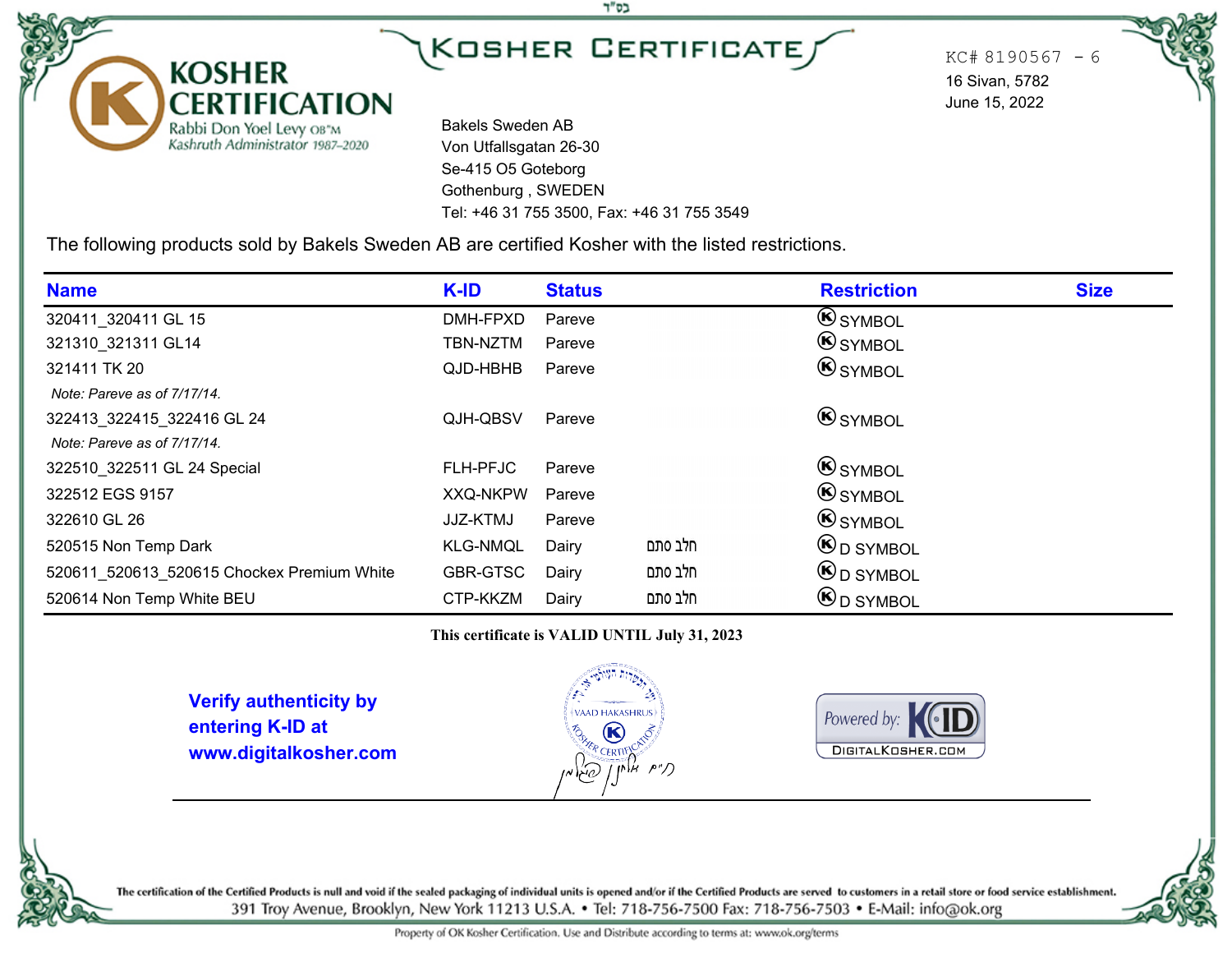בס"ד

 $KC# 8190567 - 7$ 16 Sivan, 5782 June 15, 2022

Bakels Sweden AB Von Utfallsgatan 26-30 Se-415 O5 Goteborg Gothenburg , SWEDEN Tel: +46 31 755 3500, Fax: +46 31 755 3549

The following products sold by Bakels Sweden AB are certified Kosher with the listed restrictions.

| <b>Name</b>                                          | K-ID            | <b>Status</b> |         | <b>Restriction</b>                    | <b>Size</b> |
|------------------------------------------------------|-----------------|---------------|---------|---------------------------------------|-------------|
| 520710_520711_520713 Chockex Premium Light           | <b>GCW-LWCT</b> | Dairy         | חלב סתם | $\mathbf{\Theta}_{\mathrm{D}}$ SYMBOL |             |
| 520811_520812_520813 Chockex Premium Dark            | LDN-TFFB        | Dairy         | חלב סתם | $\mathbf{\Theta}_{\mathrm{D}}$ SYMBOL |             |
| 520814 Non Temp Dark BEU                             | DQG-QGKK        | Dairy         | חלב סתם | $\mathbf{\Theta}_{\mathrm{D}}$ SYMBOL |             |
| 521210 521110 Chockex Premium Dark No Added<br>Sugar | ZDG-TXGL        | Dairy         | חלב סתם | $\mathbf{\Theta}_{\mathrm{D}}$ SYMBOL |             |
| 521410 Chockex Dark                                  | FLN-KWBV        | Dairy         | חלב סתם | $\mathbf{\Theta}_{\mathrm{D}}$ SYMBOL |             |
| 521440 Chockex Light                                 | WNZ-SDNR        | Dairy         | חלב סתם | $\mathbf{\Theta}_{\mathrm{D}}$ SYMBOL |             |
| 521470 Chockex White                                 | <b>JBT-VVTL</b> | Dairy         | חלב סתם | $\mathbf{\Theta}_{\mathrm{D}}$ SYMBOL |             |
| 521511 Chockex Premium Dark Vegan PF                 | <b>TKX-RJRM</b> | Dairy         | חלב סתם | $\mathbf{\Theta}_{\mathrm{D}}$ SYMBOL |             |
| 521710 Chockex Premium Ruby                          | <b>TKP-LNVW</b> | Dairy         | חלב סתם | $\mathbf{\Theta}_{\mathrm{D}}$ SYMBOL |             |
| 522516 Non Temp White                                | HBF-JGSZ        | Dairy         | חלב סתם | <b>B</b> <sub>D</sub> SYMBOL          |             |
| 536611 WHITE TRYFFLE                                 | DBZ-CHSS        | Dairy         | חלב סתם | <b>B</b> <sub>D</sub> SYMBOL          |             |
| 536911 536913 Dark Truffle                           | PHB-DFPQ        | Dairy         | חלב סתם | $\mathbf{\Theta}_{\mathrm{D}}$ SYMBOL |             |
| 537012_537013_537015 Dark Truffle Soft               | NVW-RZTT        | Dairy         | חלב סתם | <b>B</b> <sub>D</sub> SYMBOL          |             |

**This certificate is VALID UNTIL July 31, 2023**

**Verify authenticity by entering K-ID at www.digitalkosher.com**

**KOSHER** 

**CERTIFICATION** 

Rabbi Don Yoel Levy OB"M<br>Kashruth Administrator 1987-2020





The certification of the Certified Products is null and void if the sealed packaging of individual units is opened and/or if the Certified Products are served to customers in a retail store or food service establishment. 391 Troy Avenue, Brooklyn, New York 11213 U.S.A. . Tel: 718-756-7500 Fax: 718-756-7503 . E-Mail: info@ok.org

Property of OK Kosher Certification. Use and Distribute according to terms at: www.ok.org/terms